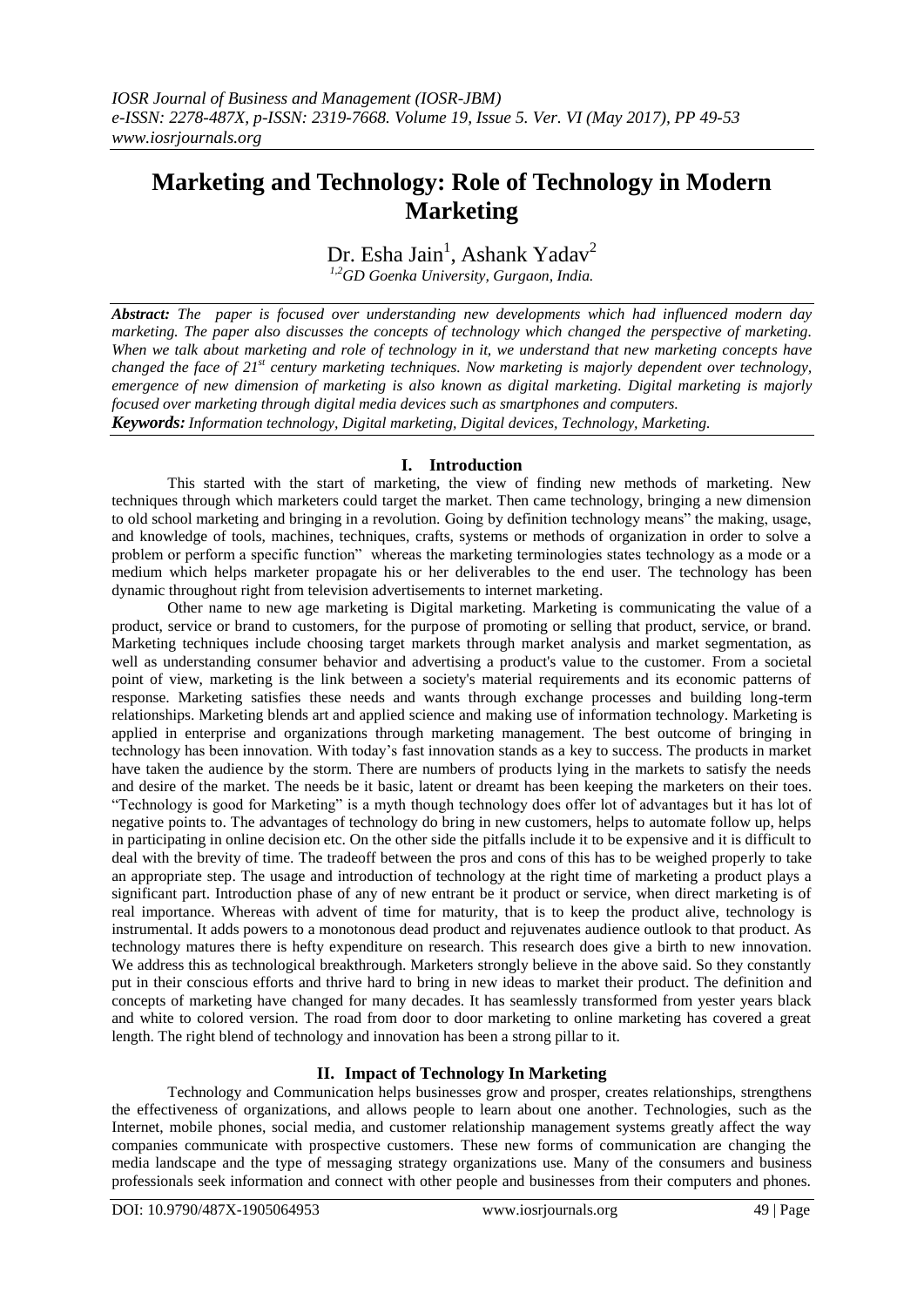With access to many sources of information and an interest in interactive media, consumers may collect more product information on their own. Work environments are also changing, with more people having virtual offices, texting on their cell phones, or communicating through social media sites such as Facebook, LinkedIn, Pinterest, and Twitter. As the media landscape changes, the money that organizations spend on different types of communication and technology will change as well. Once companies have developed products and services, they must communicate the values and benefits of the offerings to current and potential customers.

Young population today is part of the millennial generation, and it is consumers from this generation who are driving the change toward new communication technologies. A young consumer might opt to get promotions via mobile marketing for example say, from stores on your cell phone as you walk by them or via a mobile gaming device that allows you to connect to the Web. Likewise, advertisements on Facebook are popular as businesses continue to utilize more social media. Traditional media such as magazines, newspapers, television compete with media such as the Internet, texting, mobile phones, social media, user-generated content such as blogs, and YouTube as well as out-of-home advertising such as billboards and movable promotions. Therefore, all forms of marketing media have been forced to come up with new innovations to remain relevant. With high consumer expectations and an explosion in engagement devices and channels, marketers today are

faced with a sprawling matrix of disconnected figures to make sense of them. Some tools today provide a more consolidated view of figures, but still around 71% of Chief Marketing Officers (CMOs) feel unprepared for the data explosion they face. Collecting metrics today means going beyond tracking the transaction and business objectives. In order to leverage metrics strategically to create loyal and engaged clients, businesses need to look at creating consolidated, personal views of their customers that span channels. They need metrics that can come together to help paint a picture of the end-to-end client relationship and show how to better target messaging to drive engagement. Marketers need to find a way to break down the silos and connect the data sources. Only then can they get a complete view of client interaction and transactions and leverage this data to build strong relationships.

## **III. Tools of Modern Marketing**

Modern marketing uses Digital marketing. It could be explained as a marketing that makes use of electronic devices such as personal computers, smartphones, and cellphones, tablets Television sets TV and game consoles to engage with stakeholders. A component of Digital marketing is Digital Brand Engagement. Digital marketing applies technologies or platforms such as websites, e-mail, apps and social networks. Digital Marketing can be through Non-internet channels also like TV, Radio, SMS, or through Internet channels like Social Media, E-mails ads, Banner ads. Social Media Marketing is a component of digital marketing. Many organizations use a combination of traditional and digital marketing channels though however, digital marketing is becoming more popular with marketers as it allows them to target and track many aspects including their Return on Investment (ROI) more accurately compared to other traditional marketing channels. Digital Marketing is the use of digital channels to promote or market products and services to consumers and businesses. A transformation of marketing is underway as we spend more time on our mobiles, tablets and laptops. The challenge for brands is to connect with customers through all these devices in real time and create campaigns that work across social media, display advertising and e-commerce.

The real-time conversations brands have with people as they interact with websites and mobile apps has changed the nature of marketing. The modern-day marketing department needs to combine the creative side of the discipline by using powerful narratives to tap into people's wishes and aspirations with the technical side of data, digital engineering and analytics. The two areas do not always sit easily together. Getting creative marketers to work alongside technical staff can be a huge challenge. Three areas of marketing which have been transformed by digital are the speed, relevance and reach of campaigns. Digital marketing has also greatly increased relevancy. Messages can be targeted with a laser focus to very specific groups offering them relevant content. The reach of campaigns has also increased greatly. With so many different ways that customers access media, whether through Facebook, YouTube, news websites, via mobile or tablet apps, a strong idea can quickly gain huge scale. Marketers need to update their skills in order to make the most of these fast-moving, and highly relevant campaigns through digital. They need to work closely with data specialists, web developers and social media professionals. The marketer of the future needs to combine marketing and creative skills with an understanding of real-time technology. Just as marketers need to become savvier about technology, data and analytics, so the technically minded staff on the digital side have to get more creative and they are rising to this challenge. A vital quality for marketers in the fast-changing digital environment is curiosity, rather than any specific technical knowledge. For brands to work effectively together in the digital world, chief marketing officers and chief information officers work in unison. But this is hard to achieve for many organizations and the two sides can end up in conflict. Pure digital players such as Net-a-Porter that have always been digital are structured for the digital age. Looking for a career in marketing must be prepared to bring together the magic of marketing and the science of technology to create powerful and relevant marketing campaigns. Today's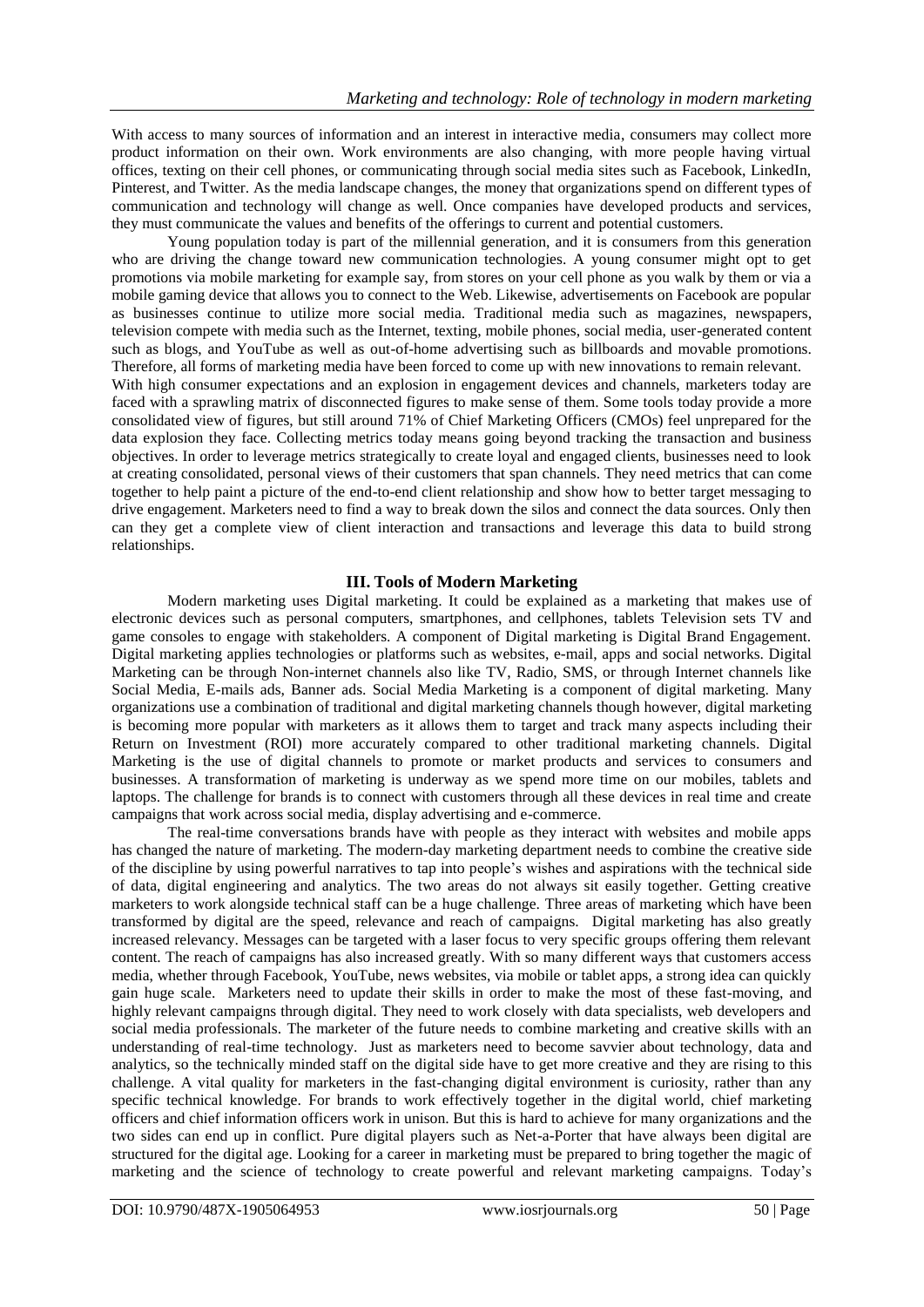connected consumers are using smartphones, iPads, laptops and even glasses and watches to access content. As a result, marketing departments need to provide compelling campaigns across these different devices and become proficient in using technology. Marketers work closely with IT departments and technologists. They understand the processes behind developing websites, handling data and running social media campaigns. The panel discussed how marketers could develop the skills to enable them to work hand in hand with technologists while retaining their creativity, flair and intuition.

# **IV. Marketing Technology: Past And Future**

There's no denying that technology had changed the way that global citizens receive, interpret and react to information. With the rise of the internet at the turn of the twenty-first century, and the rapid evolution of devices that allow quick and easy access to its millions of portals, consumers are finding new ways to interact with companies and with products. Given these new forms of buyer seller interactions, many professionals and individuals alike now believe that the information age, facilitated by evolving technologies, has redefined the role of marketing. The role of marketing has historically changed with time. Marketing's role shifted to developing and managing customer relationships. Today, more than decade after this new role was adopted, marketers are still engaged in building these relationships. Though the role of marketing has not changed due to technology, the power dynamic in buyer seller relationships, corporate attitudes toward the marketing function and marketing approaches have all been inextricably altered by the rapid evolution of technology.

The rise of the internet has been the single most detrimental catalyst in the change of the power dynamic from marketers to consumers. Through the use of the internet, consumers have gained access to multitudes of data from around the world data that is timeless, critical and verifiable. With just a click of a button consumers can gain meaningful insights about companies and their products. They can compare products, find lower prices, read reviews and even communicate with other users about product quality and buyer satisfaction. Even further, internet users are not just using content, they are creating and sharing with others, allowing for unprecedented transfers of information and knowledge. With the explosion of social media, such as Facebook, Twitter, Tumblr, Instagram and more, consumers can access direct feedback about products both good and bad from their connections. On this day, a blog or video created by a dissatisfied customer can become viral in a matter of hours. Even more impactful than the action of the post is the reaction it elicits in those it encounters. This shift is consequently eliminating the notion of brand supremacy and brand loyalty. As consumers seek value at lower costs, brands are fast becoming commodities, posing challenges to the modern marketer. Today marketers ensure brand integrity. Since simply creating a product and pushing it upon customers no longer works. Marketing is now forced to listen to customers and find ways of converting interactions into personalized, value-laden products that are affordable and better than that of competitors. It must also find ways of infusing its products with best service that can win digital brand ambassadors, who can broadcast brand value to their connections. Whatever the approach, the reality remains that companies are no longer in charge of the communication process, their brand message and even their pricing models at times. Technology has given way to the rise of the conscious consumer.

Marketing had been labeled as one of the four key functional areas of a business. However with marketing's role changing in the late 1990's to building customer relationships, there has been a subsequent change in the way the overall function is regarded internally within corporations. Today, marketing is recognized as the glue that binds organizations together. It is marketing's sales projections that assist operations in determining production levels and finance in planning budgets. It is the very same marketing, whose predictive analytics of customer trends and needs that helps research and development determine new projects for product development. Integral to this cross-functional view is the belief that marketing has become everyone's business. With increased access to information encouraged by the use of mobile digital technologies, consumers are no longer waiting for marketers to reach out to them. Today, consumers interested in seeking additional information may reach out to a company, both online and offline. The individuals and systems with which these consumers engage are all touch points. They provide valid sources of information that help companies create dynamic customer profiles and typesets. These can in-turn be used to develop personalized messages and products, which companies can later market to these very customers. Two drivers are key at play here. The first is that consumers no longer differentiate between customer service and product. Just as technology has integrated the world, placing it at every consumer's finger tips, so too have their beliefs of customer service, product, marketing and business functions become integrated as one. Consumers will create touch points with every aspect of the business, which means these interfaces must be prepared to engage, that is, market their products and themselves. Herein lies the second driver. Because marketing's role is to build customer relationships, and because touch points do not only happen between the marketing department and customers, other departments must also be infused with the marketing function. With the increasing use of Customer Relationship Management systems within companies that help to integrate and transform the information from these touch points, it to dynamic strategies, it has become even more important for marketing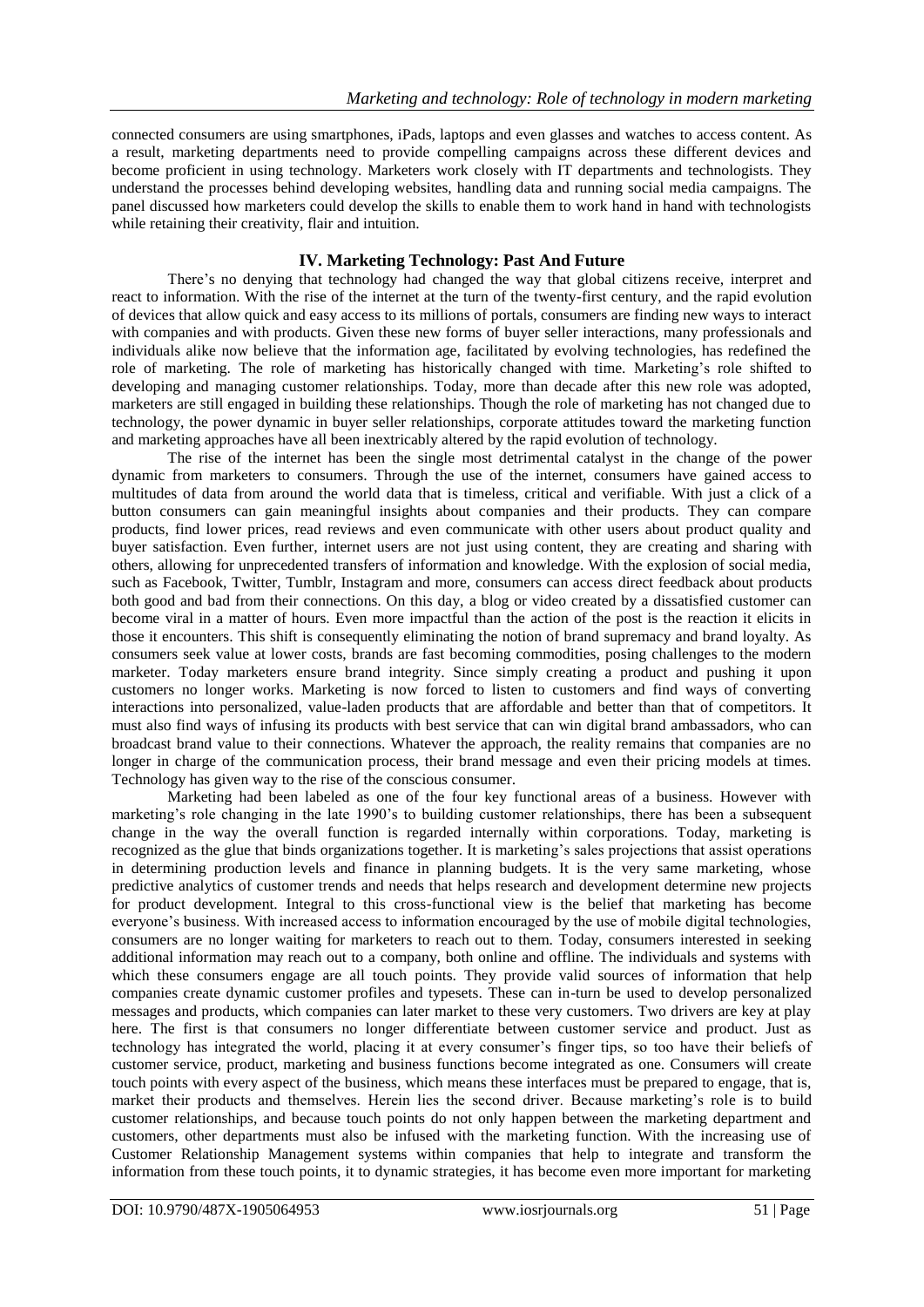to be diffused throughout every aspect of a business. Companies, such as Starbucks and Zappos that have embraced this new marketing concept have lived to experience tremendous success in this highly transparent world. Understanding that the power of the message no longer laid in the medium, but rather in the ways in which the medium is used, most marketers began rebranding their business, focusing their resources on building interactive relationships with consumers in online communities rather than pushing media campaigns. Well for starters, marketers are no longer guided by the adage, "a superior product will sell itself." Understanding how the internet has facilitated globalization, and the ease at which customers can source and purchase products from anywhere in the world, marketers have become more robust, strategically positioning themselves wherever their customers are located in the digital sphere. At these new touch points, the astute marketer listens to his customer, gathers enriched, personalized data, which he manipulates to provide valuable solutions, not push his product unto the customer. Today's marketer understands that content is king and that to survive, marketers must become multi-channel publishers as well. As users continuously search for fresh information, marketers are now faced with the challenge of continuously feeding that need and doing so using the right format, scope and tone. Developing open-source content is critical to this strategy, as is finding ways to ensure that the messages are syndicated and integrated with other sites through links. Websites are now filled with blogs, through which marketers offer insights not necessarily about their products or services but more so about their customers most pressing concerns – all in the hopes of nurturing the buyer seller relationship and building brand loyalty. Understanding the perceived value that customers ascribe to personalized messages, the practice of mass marketing has taken a back seat, to diversified advertising that is rooted in the notion that quality customer relationships translate to greater returns than just mere relationship. Because of the ease and frequency of distribution of user and marketer generated content, marketers are also "brand vigilantes," forced to keep a watchful eye for brand defamation online. Just as one good review written by a customer, which is shared with connections in an online community can boost a brand's reputation and customer base, so too can negative feedback offered by users.

By far the most compelling change of the approach to the marketing function since the turn of the century has been the shift from Outbound Marketing to Inbound Marketing. Building from the experiences learned from doing business, businesses have come to recognize the overwhelming advantages of pulling customers toward their product, rather than pushing their products toward their customers. Outbound Marketing, defined by its insistence on bombarding consumers with messages through print, radio and television advertisements, as well as those annoying telemarketing and spam email messages, are not only costly, but are simply no longer effective. The realization of the inability of traditional marketing to cut it on its own has given way to the pull marketing phenomena. This new strategy provides tremendous benefits to businesses. Inbound Marketing pulls customers toward a brand by supplying value laden content, such as white papers, eBooks, info graphics and more that allow marketers to earn their way into customers inner circles. From here marketers can massage the needs of their customers and gain privileged, personal information that they can use to redefine and specify their market segments, determine valuable leads and create personalized messages and products. As content is fed through sites like Twitter, Facebook and news aggregators, such as Reddit.com and Digg.com, its reach can multiply making its message viral. With search engines being the go to tool for consumers seeking to clarify or gather information, marketing is also charged with the responsibility of ensuring that their content is not only customer focused, but search engine optimized by its use of specific ad words. Through social media and the internet, marketing's attitude toward the development of advertisements and promotions has also changed. Before the change in approach, marketing departments depended on inside creativity and intellect, or that of outsourced hires, to help conceptualize advertising campaigns. With crowd sourcing, companies can continue strengthening their customer relationships and achieve winning advertisements at a cheaper rates. This brings us to the issue of cost, and the ways in which this new marketing approach affects the bottom-line. Unlike traditional Outbound Marketing, Inbound Marketing, because of its use of digital technologies that allow for greater reach and specificity, offers greater, quantifiable returns, at cheaper costs. Inbound Marketing reportedly cost 62% less per lead than outbound marketing. The use of business intelligence, predictive analytics and Customer Relationship Management systems and other software applications and programs are all inherent in this new marketing approach. These technologies allow companies to quickly sort, analyze and translate the variety of data they access from the increasing touch points with their customers. Together with the evolution of the internet and digital devices that allow quick reliable access to its portals, the marketing approach, not its role, will continue to evolve. In the coming years, it won't be strange to see marketing's function becoming more diluted with information technology, giving birth to marketing-tech teams. CMOs and CIOs will collaborate on greater projects, with the former dropping more budget bucks on information technology than the latter. Mankind's fascination with mobile technologies, configured with GPS, 4G and Wi-Fi capabilities, combined with their thirst for information on-the-go will channel attention away from traditional media outlets to handheld devices. With the need to be where the customer is, marketing will be charged with the responsibility of not only creating content, but formatting it to meet the mobile platform. This however, will not